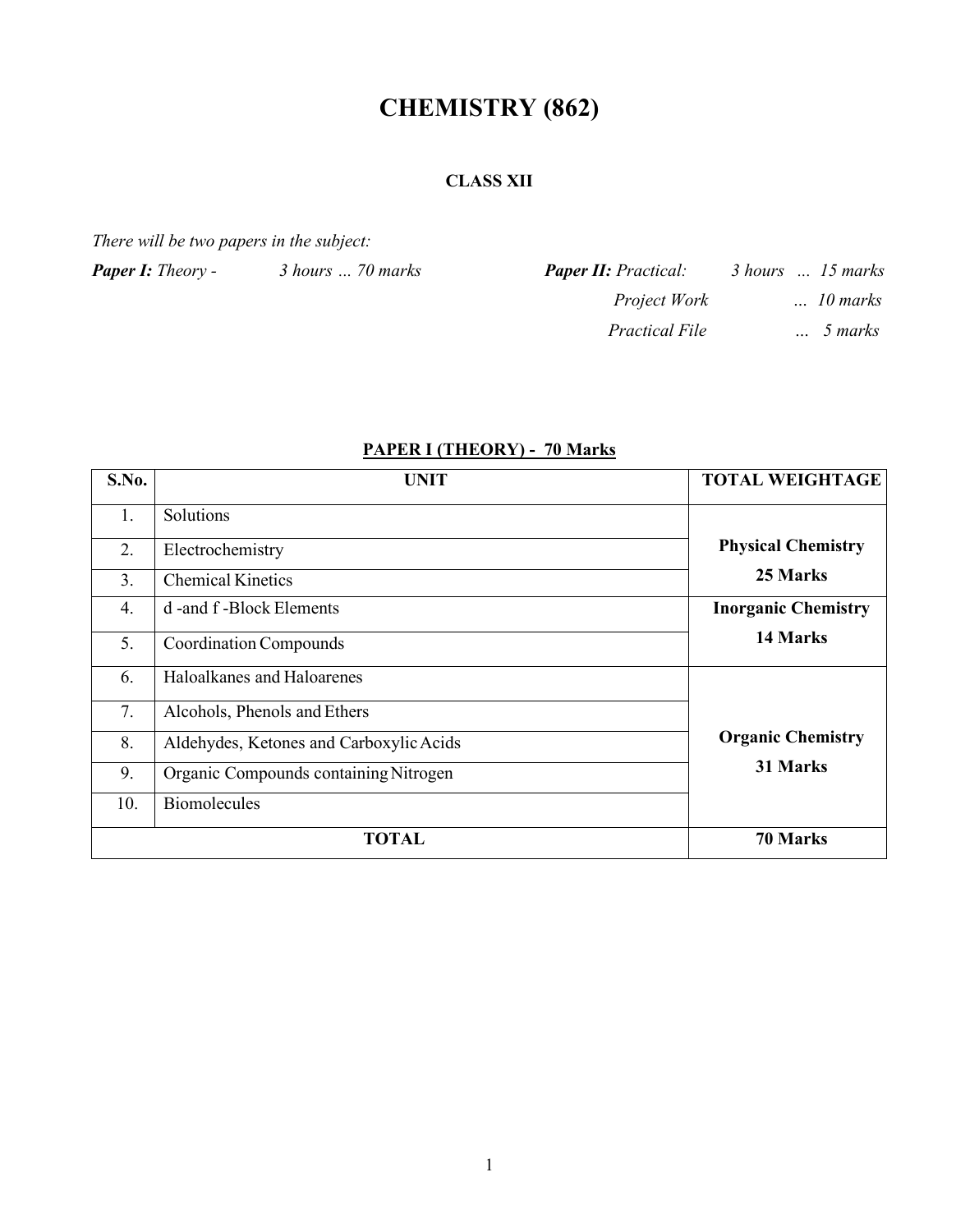## **PAPER I –THEORY – 70 Marks**

## **1. Solutions**

Study of concentration of solutions of solids in liquids, liquid in liquid, solubility of gases in liquids, solid solutions, Colligative properties - Raoult's law of relative lowering of vapour pressure  $(1<sup>st</sup> & 2<sup>nd</sup>)$ , elevation of boiling point, depression of freezing point, osmotic pressure. Use of colligative properties in determining molecular masses of solutes, abnormal molecular mass association and dissociation, van't Hoff factor.

*Normality, molality, molarity, mole fraction, ppm, as measures of concentration. Definition of the above with examples. Simple problems based on the above.*

- *(i) Solubility of gases in liquids – Henry's Law, simple numericals based on the above.*
- *(ii) Raoult's Law for volatile solutes and nonvolatile solutes, ideal solution, non-ideal solution. Azeotropic mixtures – definition, types, graphical representation, fractional distillation with examples.*
- *(iii) Colligative properties – definition and examples, and its use in determination of molecular mass.*
	- *(a) Relative lowering of vapour pressure: Definition and mathematical expression of Raoult's Law. Determination of relative molecular mass by measurement of lowering of vapour pressure.*
	- *(b) Depression in freezing point: molal depression constant (cryoscopic constant) – definition and mathematical expression (derivation included).*
	- *(c) Elevation in boiling point method: molal elevation constant (ebullioscopic constant) definition and mathematical expression (derivation included).*
	- *(d) Osmotic pressure: definition and explanation. Natural and chemical semipermeable membranes, reverse osmosis, isotonic, hypotonic and hypertonic solutions. Comparison between diffusion and osmosis. Application of osmotic pressure in the determination of relative molecular mass.*

 *van't Hoff- Boyle's Law, van't Hoff – Charles' Law, van't Hoff - Avogadro's law.* 

- *(e) Abnormal molecular mass: Dissociation and Association with suitable examples*
- *(f) van't Hoff factor for the electrolytes which dissociate and the molecules*  $asciate$ *Modification of the formula of colligative properties based on van't Hoff factor. Simple problems. Calculation of degree of dissociation Experimental details not required.*

## *Numerical problems based on all the above methods. Experimental details not required.*

## **2. Electrochemistry**

Electrolytic and electrochemical cells. Redox reactions in electrochemical cells. Electromotive Force (emf) of a cell, standard electrode potential, Nernst equation and its application to chemical cells. Relation between Gibbs energy change and emf of a cell.

Conductance in electrolytic solutions, specific, equivalent and molar conductivity, variations of conductivity with concentration, graphs; Kohlrausch's Law of electrolysis and Faraday's Laws of electrolysis. Dry cell and lead accumulator, fuel cells,corrosion.

- *(i) Electrochemical cells: introduction, redox reactions (principle of oxidation and reduction in a cell).*
- *(ii) Galvanic cells - introduction; representation, principle – oxidation reduction. Mechanism of production of electric current in a galvanic cell.*
- *(iii) Measurement of potential. Single electrode potentials.*

*Standard hydrogen electrode (Eo ) definition, preparation, application and limitations.*

*Standard electrode potential - Measurement of standard electrode potential of Zn ++ / Zn, Cu ++ / Cu, half cell (using standard hydrogen electrode).*

*Cell notation – representation.* 

*Factors affecting electrode potential with explanation - main emphasis on the*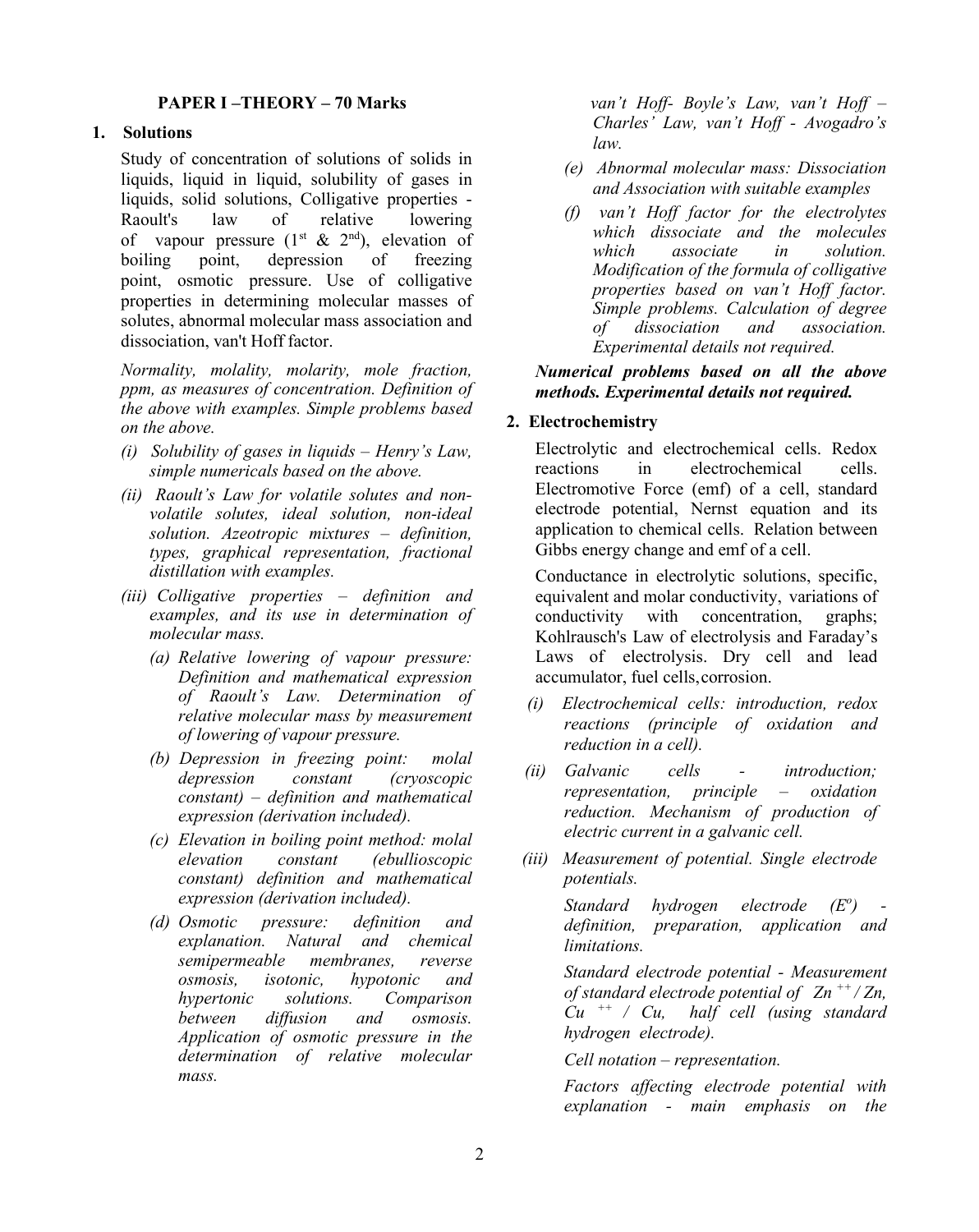*temperature, concentration and nature of the electrode.*

- *(iv) Electrochemical series. Its explanation on the basis of standard reduction potential. Prediction of the feasibility of a reaction.*
- *(v) Nernst equation and correlation with the free energy of the reaction with suitable examples.*

*Prediction of spontaneity of a reaction based on the cell emf.* 

*Numericals on standard electrode potential of half-cells, cell emf, relationship between free energy and equilibrium constant, standard electrode potential and free energy.*

*(vi) Comparison of metallic conductance and electrolytic conductance. Relationship between conductance and resistance. Specific resistance and specific conductance.* 

> *Cell constant: Calculation of cell constant. Meaning of equivalent conductance. Meaning of molar conductance. General relationship between specific conductance, molar conductance and equivalent conductance (units and graphs).*

*Units, numericals.*

*Molar conductance of a weak electrolyte at a given concentration and at infinite dilution. Kohlrausch's Law – definition, applications and numericals.*

*(vii) Faraday's laws of Electrolysis.*

*Faraday's First Law of electrolysis. Statement, mathematical form. Simple problems.* 

*Faraday's Second Law of electrolysis: Statement, mathematical form. Simple problems.*

*Relation between Faraday, Avogadro's number and charge on an electron.*  $F = N_Ae$ *should be given (no details of Millikan's experiment are required).*

*(viii) Batteries: Primary and Secondary Cells: Leclanche cell, mercury cell, Lead storage battery and fuel cell – structure, reactions and uses.*

*(ix) Corrosion: Concept, mechanism of electrochemical reaction, factors affecting it and its prevention.*

#### **3. Chemical Kinetics**

Meaning of Chemical Kinetics – slow and fast reactions. Rate of a reaction - average and instantaneous rate (graphical representation). Factors affecting rate of reaction: surface area, nature of reactants, concentration, temperature, catalyst and radiation. Order and molecularity of a reaction, rate law and specific rate constant. Integrated rate equations and half-life (only for zero and first order reactions), concept of collision theory (elementary idea, no mathematical treatment). Concept of threshold and activation energy, Arrhenious equation.

- *(i) Meaning of chemical kinetics, Scope and importance of Kinetics of the reaction, slow and fast reactions – explanation in terms of bonds.*
- *(ii) Rate of Reaction: definition, representation of rate of reaction in terms of reactants and products, determination of rate of reactions graphically, instantaneous and average rate of reaction. Factors affecting rate of reaction.*
- *(iii)Law of mass Action: statement and meaning of active mass. Explanation with an example – general reactions.*
- *(iv) Effect of concentration of reactants on the rate of a reaction: Qualitative treatment, based on the law of mass Action, statement of*  rate law, General rate equation *Rate* =  $k$ (*concentration of the reactant*)<sup>*n*</sup>, *where k is rate constant and n is the order of the reaction, relationship between the rate of the reaction with rate constant with respect to various reactants.*
- *(v) Order of a reaction: meaning, relation between order and stoichiometric coefficients in balanced equations, order as an experimental quantity, rate equation for zero order reaction and its unit, mathematical derivation of rate equation for first order reaction, characteristics of first order reaction – rate constant is independent of the initial concentration, units to be derived, definition of half-life period, derivation of*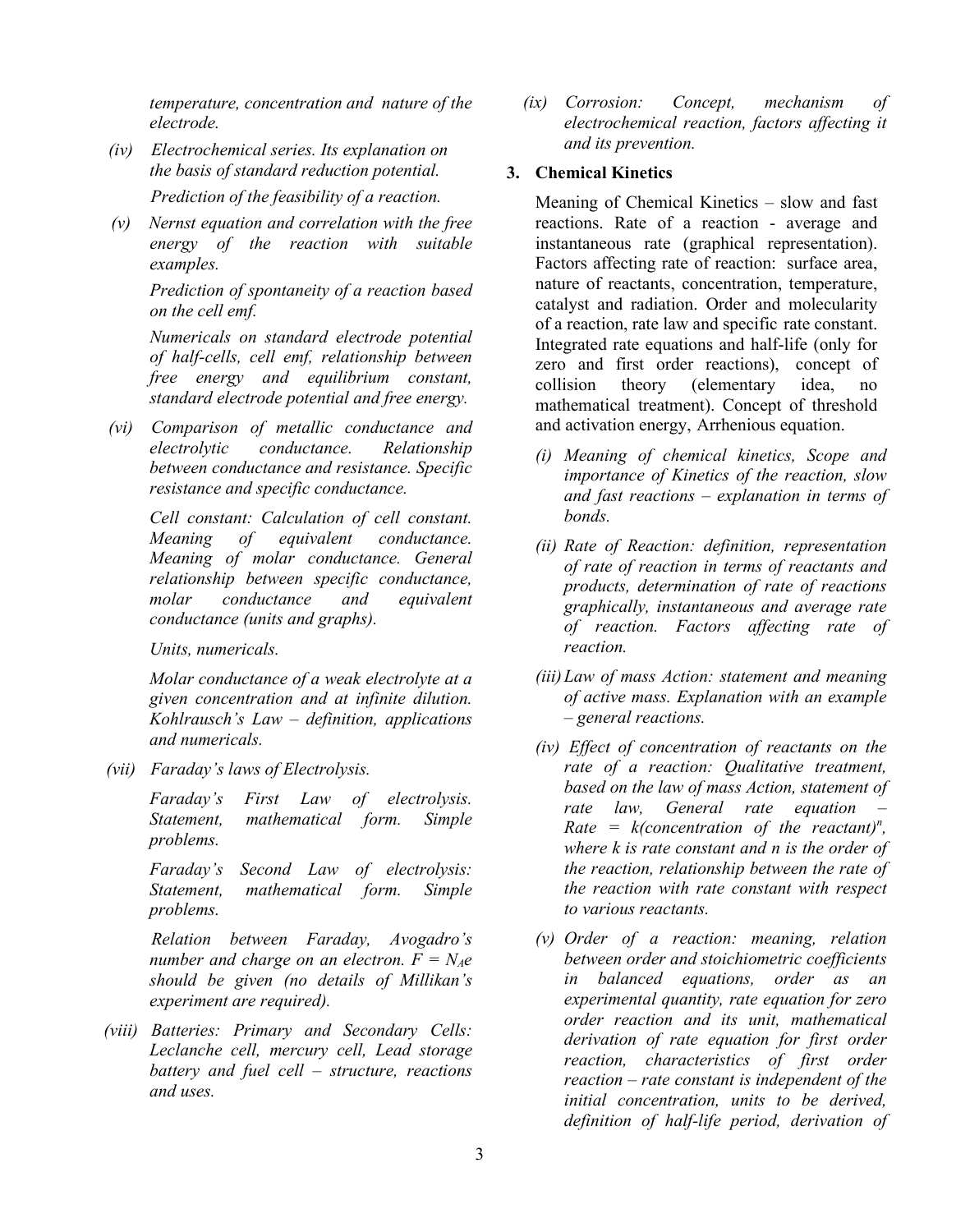*expression of half-life period from first order rate equation.*

 *Problems based on first order rate equation and half-life period.*

- *(vi) Molecularity of the reaction: Meaning – physical picture, Relation between order, molecularity and the rate of a reaction, Differences between order and molecularity of a reaction.*
- *(vii) The concept of energy: Exothermic and endothermic reactions, concept of energy barrier, threshold and activation energy, formation of activated complex, effect of catalyst on activation energy and reaction rate.*
- *(viii)Collision Theory: Condition for a chemical change – close contact, particles should collide. Collisions to be effective – optimum energy and proper orientation during collision. Energy barrier built-up when the collision is about to take place, Activated complex formation, difference in energy of the reactant and the product – exothermic and endothermic reactions with proper graphs and labelling.*
- *(ix)Mechanism of the reaction: meaning of elementary reaction, meaning of complex and overall reaction, explanation of the mechanism of the reaction, slowest step of the reaction. Relationship between the rate expression, order of reactants and products at the rate-determining step, units of rate constant – explanation with suitable examples.*
- *(x) Effect of temperature on the rate constant of a reaction: Arrhenius equation – K=Ae-Ea/RT, Meaning of the symbols of Arrhenius equation, related graph, evaluation of Ea and A from the graph, meaning of slope of the graph, conversion from exponential to log form of the equation, relationship between the increase in temperature and the number of collisions. Numerical based on Arrhenius equation.*

#### **4. d and f Block Elements**

Position in the periodic table, occurrence, electronic configuration and characteristics of transition metals, general trends in properties of

the 3d-series of transition metals - metallic character, ionisation enthalpy, oxidation states, ionic radii, colour of ions, catalytic property, magnetic properties, interstitial compounds, alloy formation, preparation and properties of  $K_2Cr_2O_7$  and  $KMnO_4$ .

Lanthanoids and actinoids.

*(i) d-Block: 3d, 4d and 5d series*

*Study in terms of metallic character, atomic ionisation enthalpy, oxidisation states, variable valency, formation of coloured compounds, formation of complexes, alloy formation.*

*(ii) f-Block: 4f and 5f series* 

*Electronic configuration, atomic and ionic radii, oxidisation states, formation of coloured compounds, formation of complexes, alloy formation. Lanthanoid contraction and its consequences. Chemical reactivity – with oxygen, hydrogen, halogen, sulphur, nitrogen, carbon and water.*

*Actinoids - oxidation states and comparison with lanthanoids.*

*(iii)Potassium permanganate: structure, shape, equation of extraction from pyrolusite ore, its oxidising nature in acidic, basic and neutral medium, use in redox titration.*

*Oxidising nature in acidic [FeSO4, (COOH)2.2H2O, KI], basic (KI) and neutral (H2S) mediums to be done.*

*(iv) Potassium dichromate: structure, shape, equation of extraction from chromite ore and its use in titration. Oxidising nature in acidic, basic and neutral medium, use in redox titration. Interconversion of chromate and dichromate ion (effect of pH).*

#### **5. Coordination Compounds**

Concept of complexes, definition of ligands, coordination number, oxidation number. IUPAC nomenclature of mononuclear coordination compounds. Isomerism (structural and stereo). Bonding, Werner's theory, VBT and CFT. Colour, magnetic properties and shapes. Importance of coordination compounds (in qualitative analysis, extraction of metals and biologicalsystem).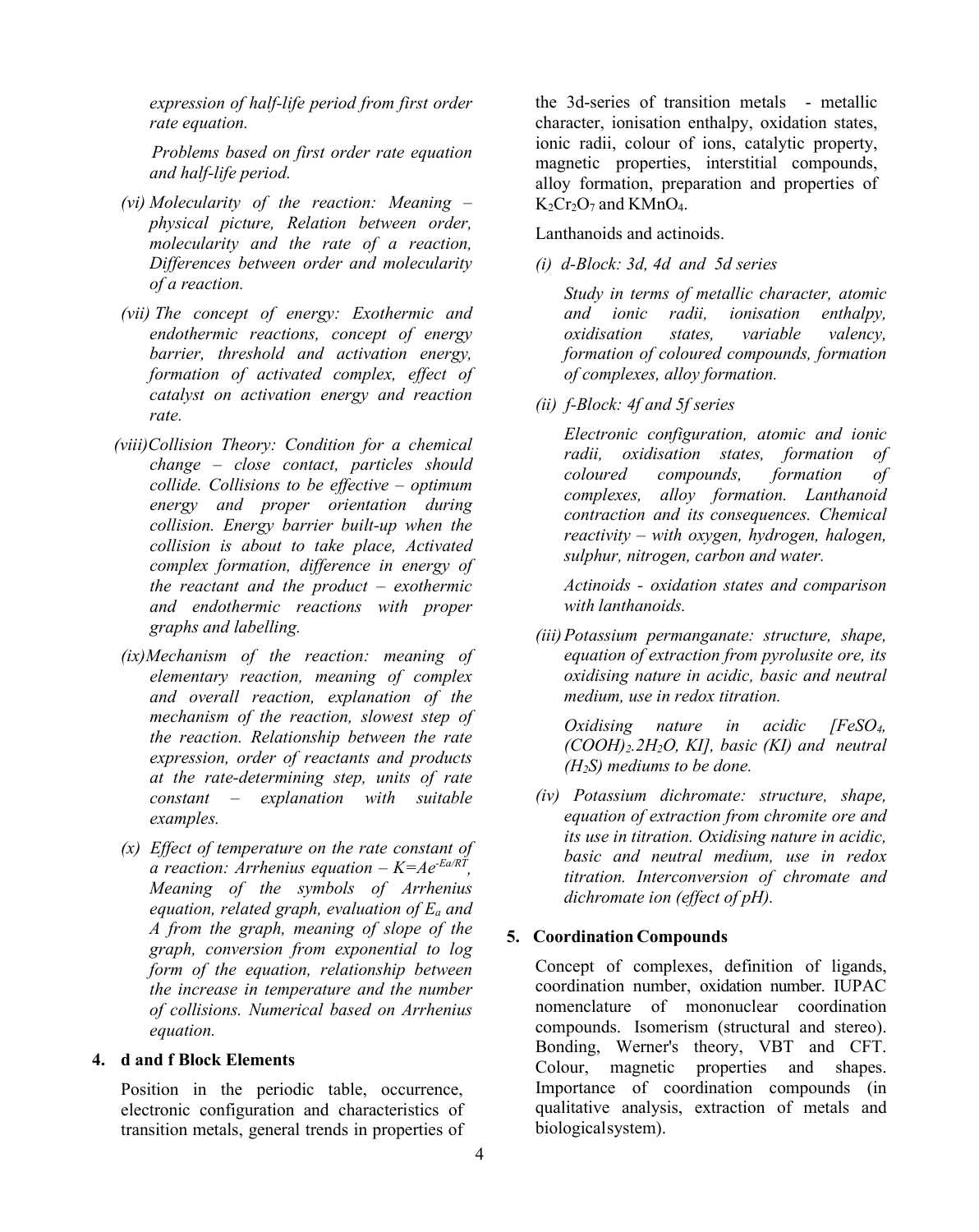- *(i) Definition of coordination compounds / complex compounds, differences with a double salt, study of ligands – mono-, bi-, tri- , tetra-, penta-, hexa- and polydentate, chelating ligands, definition of coordination number, its calculation for a complex coordination sphere, study of oxidation state of an element in a complex, its calculation, IUPAC rules of nomenclature of coordination compounds.*
- *(ii) Isomerism – structural, stereo types and examples.*
- *(iii)Valence bond theory of coordination compounds – examples of formation of inner orbital and outer orbital complexes (high and low spin, octahedral, tetrahedral and square planar), prediction of magnetic character.*
- *(iv) Crystal field theory – crystal field splitting in tetra and octahedral systems. Explanation of colour and magnetic character.*
- *(v) Stability of coordination compounds (explain stability on the basis of magnitude of K) as mentioned above).*
- *(vi) Importance and uses.*

## **6. Haloalkanes and Haloarenes***.*

**Haloalkanes:** General formula, nomenclature and classification. Nature of C–X bond, physical and chemical properties, mechanism of substitution reactions, optical rotation.

**Haloarenes:** Basic idea, nature of C–X bond, substitution reactions (directive influence of halogen in monosubstituted compounds only).

Uses and environmental effects of dichloromethane, trichloromethane, tetrachloromethane, iodoform, freons and DDT.

*Nature of C-X bond*

*Naming the halogen derivatives of alkanes by using common system and IUPAC system for mono, di and tri-halo derivatives.*

*Preparation of haloalkanes from:*

- *Alkane and halogen.*
- *Alkene and hydrogen halide.*
- *Alcohols with PX<sub>3</sub>, PCl<sub>5</sub> and SOCl<sub>2</sub>.*
- *Halide exchange method (Finkelstein and Swarts)*
- *Silver salt of fatty acids (Hunsdiecker).*

*Physical properties: State, melting point, boiling point and solubility.* 

*Chemical properties: nucleophilic substitution reactions*  $(S_NI, S_N2$  *mechanism in terms of primary, secondary and tertiary halides) Reaction with: sodium hydroxide, water, sodium iodide, ammonia, primary amine, secondary amine, potassium cyanide, silver cyanide, potassium nitrite, silver nitrite, silver salt of fatty acid and lithium-aluminium hydride.* 

*Elimination reaction (Saytzeff's rule) / β elimination.*

*Reaction with metals: sodium and magnesium (Wurtz's reaction, Grignard's reagent preparation).*

*Chloroform and iodoform: preparation and properties.*

*Structure of freons.*

*Preparation of haloarenes by Sandmeyer's and Gattermann's reaction, by electrophilic substitution.*

*Physical properties: State, melting point, boiling point and solubility.*

*Chemical properties:*

- *Electrophilic substitution (chlorination nitration and sulphonation) with mechanism.*
- *Nucleophilic substitution (replacement of chlorine with -OH, -NH2) with mechanism.*
- *Reduction to benzene.*
- *Wurtz-Fittig reaction.*
- *Fittig reaction.*
- *Addition reaction with magnesium (formation of Grignard reagent).*
- *Structure of DDT.*

#### **7. Alcohols, Phenols and Ethers**

**Alcohols:** Classification, general formula, structure and nomenclature. Methods of preparation, physical and chemical properties (of primary alcohols only), identification of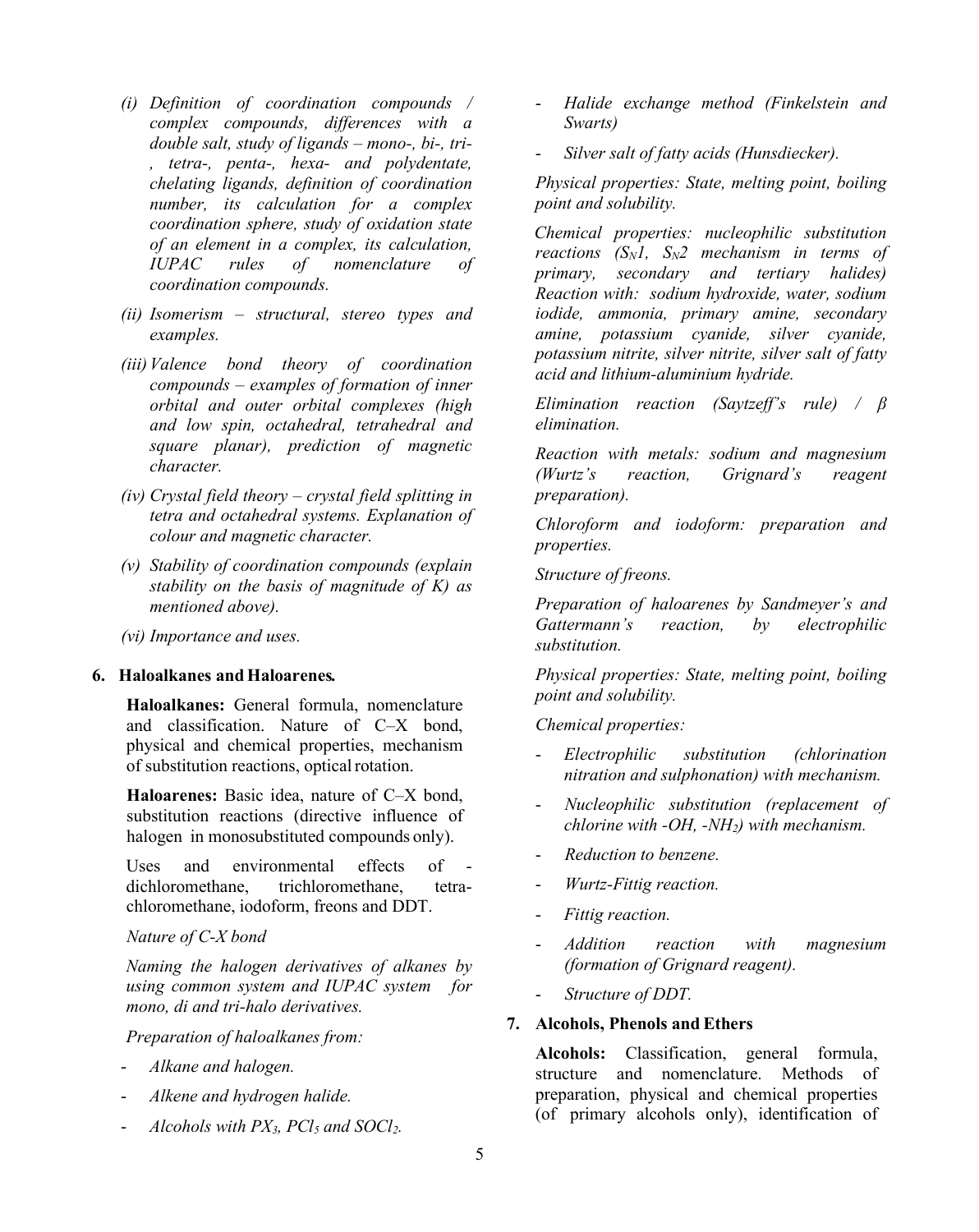primary, secondary and tertiary alcohols, mechanism of dehydration, uses with special reference to methanol andethanol.

- *(i) Classification into monohydric, dihydric and polyhydric alcohols, general formulae, structure and nomenclature of alcohols. Difference between primary, secondary and tertiary alcohols in terms of structure, physical properties and chemical properties.*
- *(ii) Methods of preparation:* 
	- *Hydration of Alkenes – direct hydration, indirect hydration, hydroboration oxidation.*
	- *From Grignard's reagent.*
	- *Hydrolysis of alkyl halides.*
	- *Reduction of carbonyl compounds.*
	- *From primary amines.*

*Manufacture of methanol by Bosch process and ethanol by fermentation of carbohydrates, chemical equations required (only outline of the method of manufacture, detail not required).*

#### *Properties:*

- *Acidic nature of alcohols:*
- *Reaction with sodium.*
- *Esterification with mechanism.*
- *Reaction with hydrogen halides.*
- *Reaction with PCl3, PCl5, and SOCl2.*
- *Reaction with acid chlorides and acid anhydrides*
- *Oxidation.*
- *Dehydration with mechanism.*

#### *Uses of alcohols.*

- *(iii) Conversion of one alcohol into another*.
- *(iv) Distinction between primary, secondary and tertiary alcohols by Lucas' Test.*

**Phenols:** Classification and nomenclature. Methods of preparation, physical and chemical properties, acidic nature of phenol, electrophilic substitution reactions, uses ofphenols.

*Preparation of phenol from diazonium salt, chlorobenzene (Dow's process) and from benzene sulphonic acid.*

*Manufacture from Cumene.*

*Physical properties: state and solubility.*

*Chemical properties:* 

- *Acidic character of phenol.*
- *Reaction with sodium hydroxide.*
- *Reaction with sodium.*
- *Reaction with zinc.*
- *Reaction with acetyl chloride and acetic anhydride.*
- *Reaction with phosphorus penta chloride.*
- *Bromination, nitration and sulphonation (Electrophilic substitution reactions).*
- *Kolbe's reaction (formation of salicylic acid).*
- *Reimer – Tiemann reaction*
- *Test for phenol – FeCl3 test, azo dye test.*

**Aliphatic Ethers:** General formula, structure and nomenclature. Methods of preparation, physical and chemical properties, uses.

*Ethers: structure of ethereal group.*

*Preparation from alcohol (Williamson's synthesis).* 

*Physical properties: state, miscibility.*

*Chemical properties:* 

- *Reaction with chlorine.*
- *Oxidation (peroxide formation).*
- *Reaction with HI.*
- *Reaction with PCI<sub>5</sub>*.

#### **Aryl ethers**

*Physical properties – state and solubility.*

*Chemical properties – preparation of anisole (Williamson's synthesis), electrophilic substitution (halogenation, nitration and Friedel-Crafts reaction.)*

*Uses of ether.*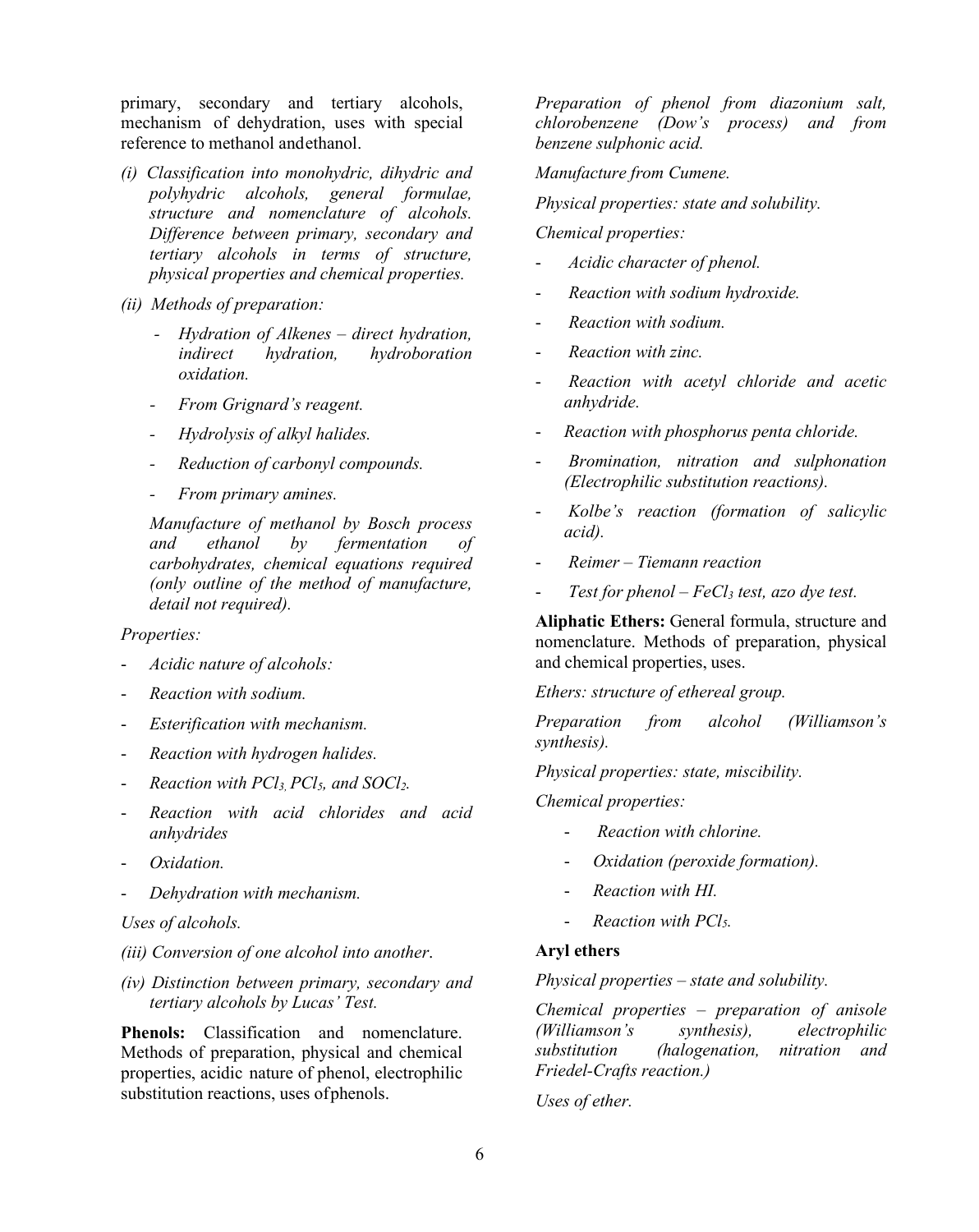## **8. Aldehydes, Ketones and Carboxylic Acids**

Aldehydes and Ketones: Nomenclature,<br>structure of methods of preparation of methods of preparation of aldehydes and ketones, physical and chemical properties, mechanism of nucleophilic addition, reactivity of alpha hydrogen in aldehydes and uses.

## *Preparation:*

- *From alcohol.*
- *From alkenes (ozonolysis).*
- *From alkynes (hydration).*
- *From acid chlorides (Rosenmund's reduction, reaction with dialkyl cadmium).*
- *From calcium salt of carboxylic acids.*
- *From nitriles (Stephen reaction, Grignard's reagent).*
- *From esters.*

*Physical properties – state and boiling point.*

*Chemical properties:*

- *Nucleophilic addition reactions with mechanism (ammonia and its derivatives, HCN, NaHSO3 and Grignard's reagent).*
- *Oxidation reactions, iodoform reaction.*
- *Reduction: reduction to alcohol and alkanes (Clemmensen's reduction, Wolff-Kishner reduction, Red phosphorus and HI).*
- *Base catalysed reactions (with mechanism): Aldol condensation, cross Aldol condensation, Cannizzaro's reaction.*

*Tests: difference between formaldehyde and acetaldehyde; aldehydes and ketones.*

*Uses of aldehydes and ketones.*

## **Aromatic aldehyde (Benzaldehyde)**

*Lab preparation from toluene by oxidation with chromyl chloride.* 

*Physical properties: state and stability.*

*Chemical properties:*

- *Oxidation and reduction.*
- *Nucleophilic addition reaction (hydrogen cyanide and sodium bisulphite).*
- *Reactions with ammonia and its derivatives (hydroxyl amine, hydrazine and phenyl hydrazine).*
- *Reaction with phosphorus pentachloride.*
- *Cannizzaro reaction.*
- *Benzoin condensation.*
- *Perkin's reaction.*
- *Electrophilic substitution - halogenation, nitration and sulphonation.*

*Test: distinction between aromatic and aliphatic aldehydes.* 

## *Uses of benzaldehyde.*

**Carboxylic Acids:** Classification, general formula and structure of carboxylic group. Nomenclature, acidic nature, methods of preparation, physical and chemical properties and uses.

*Classification of mono and di carboxylic acids with examples.* 

*Preparation of aliphatic and aromatic carboxylic acid:*

- *From alcohols, aldehydes.*
- *From nitriles.*
- *From Grignard's reagent.*

*Physical properties: state, boiling point and solubility.*

*Chemical properties:*

- *- Acidic character: (aliphatic, aromatic carboxylic acids with the effect of substituents on the acidic character – to be dealt with in detail)*
- *- Reaction with active metals, alkalies, carbonates and bicarbonates,*
- *- Formation of acid derivatives.*
- *- Decarboxylation (chemical and Kolbe's electrolytic reaction).*
- *- HVZ reactions.*
- *Substitution of benzene ring (meta directive effect of carboxylic acid group) nitration and sulphonation.*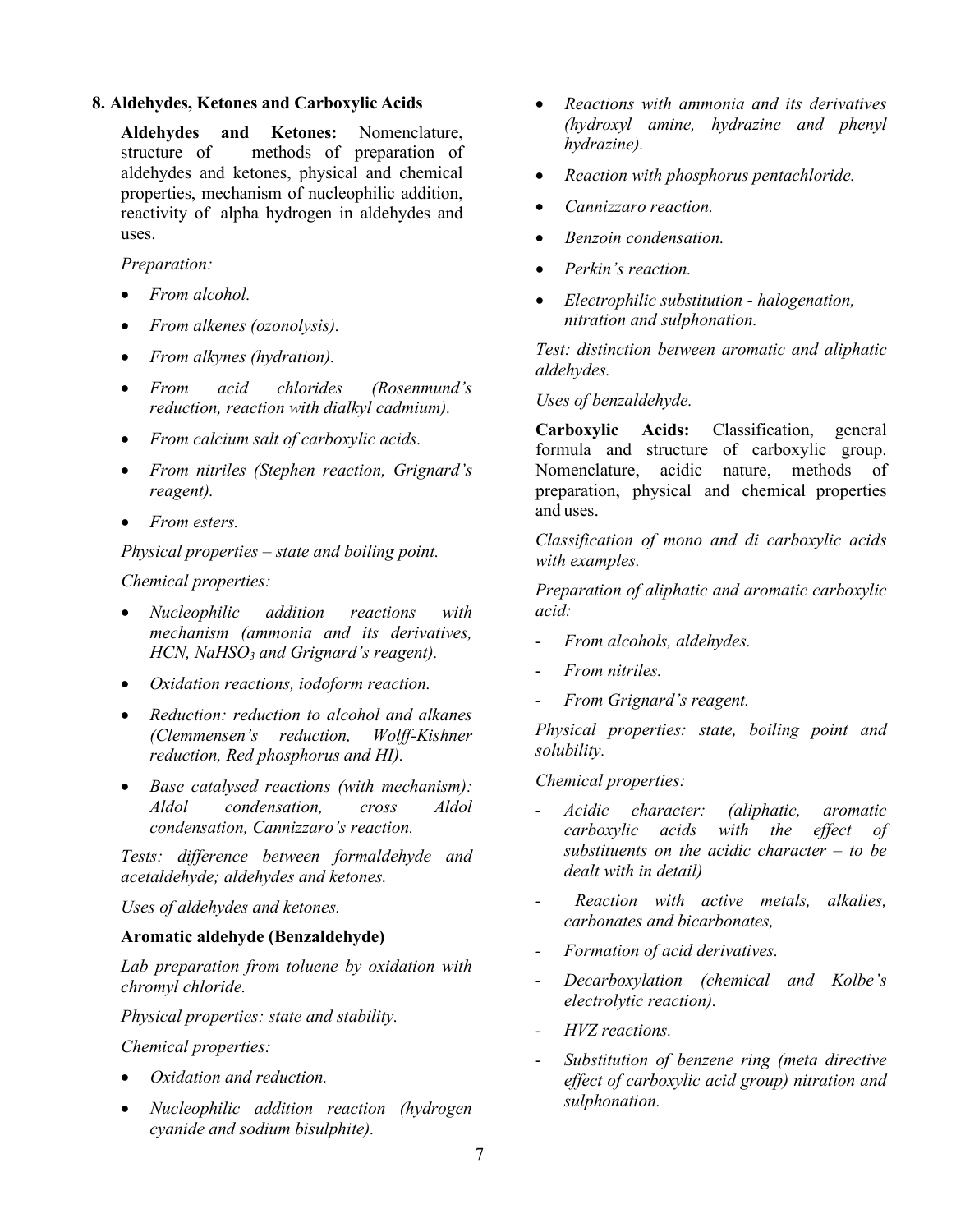*Tests for acids: formic acid, acetic acid and benzoic acid.* 

*Uses of formic acid, acetic acid and benzoic acid.* 

#### **9. Organic compounds containing Nitrogen**

**Aliphatic Amines:** General formula and, classification of amines. Structure of the amino group, nomenclature. Methods of preparation, physical and chemical properties, uses, identification of primary, secondary and tertiary amines.

• *Amines*

*Nomenclature, classification with examples, structure, general formula.* 

*Methods of preparation:*

- *From alcohol.*
- *From alkyl halide.*
- *From cyanide.*
- *From amide (Hofmann's degradation).*
- *From nitro compounds.*
- *Gabriel phthalimide Synthesis.*

*Physical properties: comparison between primary, secondary and tertiary amines in terms of – state, solubility, boiling point (hydrogen bonding), comparison with alcohols.* 

*Chemical properties:* 

- *Basic character of amines – comparison between primary, secondary and tertiary alkyl amines/ ammonia/ aniline. Effect of substituents on the basic strength of aniline*
- *Alkylation and acylation with mechanism.*
- *Reaction with nitrous acid.*
- *Carbylamine reaction.*

*Distinction between primary, secondary and tertiary amines (Hinsberg's Test).*

## **Aniline**

*Preparation reduction of nitrobenzene.* 

*Physical properties – state, solubility and boiling point.*

*Chemical properties:*

- *Reaction with HCl and H<sub>2</sub> SO<sub>4</sub>*
- *Acetylation, alkylation.*
- *Benzoylation.*
- *Carbylamine reaction.*
- *Diazotisation.*
- *Electrophilic substitution (bromination, nitration and sulphonation).*

*Tests for aniline.*

*Uses of aniline.*

#### **Cyanides and Isocyanides**

*Methods of preparation:*

*Cyanides:*

- *From alkyl halide.*
- *From amide.*

*Isocyanides:*

- *From alkyl halide.*

*From primary amines*

**Diazonium** salts: Preparation, chemical reactions and importance in synthetic organic chemistry.

*Preparation from aniline;* 

*Properties: Sandmeyer's reaction, Gattermann reaction and Balz – Scheimann reaction, replacement of diazo group by – H, -OH, -NO<sub>2</sub>, coupling reaction with phenol and aniline.*

#### **10. Biomolecules**

**Carbohydrates –** Definition, Classification (aldoses and ketoses), monosaccahrides (glucose and fructose), D-L configuration oligosaccharides (sucrose, lactose, maltose), polysaccharides (starch, cellulose, glycogen); Importance of carbohydrates.

Carbohydrates: definition, classification - mono (aldose, ketose), oligo (di, tri, tetra saccharides) and polysaccharides with examples: reducing sugars and non-reducing sugars – examples and uses.

*Establishment of structures for glucose and fructose (open and cyclic) heating with HI, reaction with hydroxylamine, bromine water, acetic anhydride, nitric acid and phenyl hydrazine.*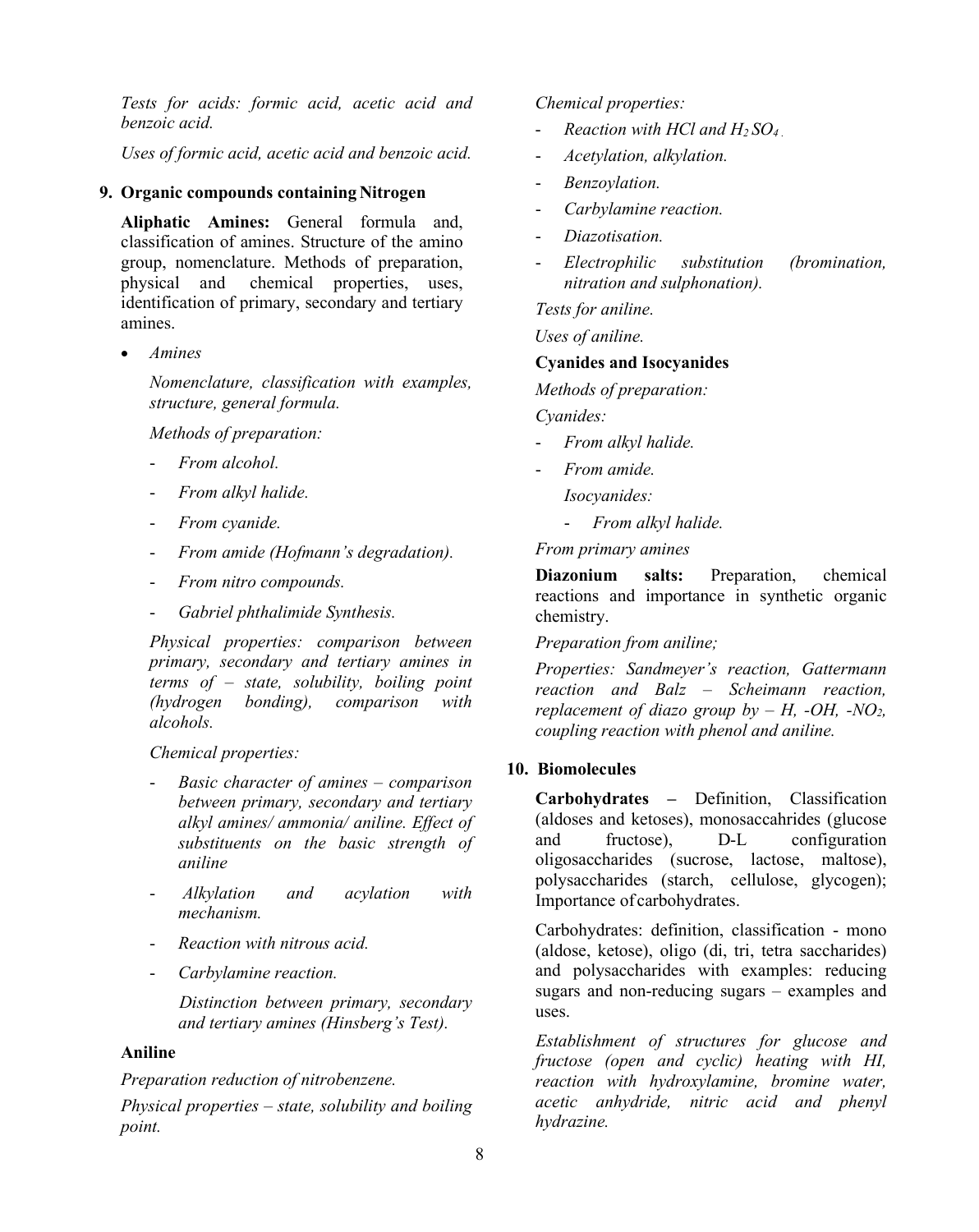*Test for glucose and fructose (bromine water test with equation).*

*Disaccharides – structures of sucrose, maltose and lactose (glycosidic linkage).*

*Polysaccharides – starch, cellulose, glycogen.*

**Proteins** – structural units of proteins. Basic idea of - amino acids, peptide bond, polypeptides, proteins, structure of proteins primary, secondary, tertiary structure and quaternary structures (qualitative idea only), denaturation of proteins. Enzymes, hormones elementary idea only.

*Proteins: Amino acids – general structure, classification and zwitter ion formation. Isoelectric point.* 

*Classification of proteins on the basis of molecular shape; primary, secondary, tertiary and quaternary, structures of proteins, denaturation of proteins. (Definitions only. Details and diagrams are not required).*

**Vitamins -** Classification and functions.

*Vitamins A, B, C, D, E and K: classification (fat soluble and water soluble), deficiency diseases. (Chemical names and structures are not required).*

#### **Nucleic Acids -** DNA and RNA.

*Nucleic acids: basic unit – purine and pyrimidine, DNA – structure (double helical), RNA (No chemical structure required). Differences between DNA and RNA.*

#### **PAPER II**

#### **PRACTICAL WORK – 15 Marks**

#### **Candidates are required to complete the following experiments:**

**1. Titrations**

Oxidation-reduction titrations: potassium manganate (VII) / ammonium iron (II) sulphate; potassium manganate (VII) / oxalic acid.

The candidate may be required to determine the percentage purity of a compound and the number of molecules of water of crystallization in hydrated salts. In such experiments sufficient working details including recognition of the end point will be given.

*Candidates will be required to calculate:*

- *Molarity*
- *Concentration in grams L-1 / molecular mass*
- *Number of molecules of water of crystallisation/ percentage purity.*

**NOTE: Molarity must be calculated upto 4 decimal places at least, in order to avoid error.**

| S.<br>No. | (A)                                                       | (B)                                 | $(B-A)$                                |
|-----------|-----------------------------------------------------------|-------------------------------------|----------------------------------------|
|           | <b>Initial</b><br>burette<br>reading<br>(m <sub>l</sub> ) | Final<br>burette<br>reading<br>(ml) | <b>Difference</b><br>(m <sub>l</sub> ) |
|           |                                                           |                                     |                                        |
| 2         |                                                           |                                     |                                        |
| 3         |                                                           |                                     |                                        |

**OBSERVATION TABLE**

- Concordant reading is to be used for titre value. Concordant reading is two consecutive values which are exactly the same. Average will not be accepted as titre value.
- The table is to be completed in ink only. Pencil is not to be used.
- Overwriting will not be accepted in the tabular column.

#### **Observations:**

- Pipette size (should be same for all the candidates at the centre).
- Titre value (concordant value).

#### **2. Study of the rate of reaction**

The candidates will be required, having been given full instructions, to carry out an experiment on the rate of reaction, e.g. reaction between<br>sodium thiosulphate and hydrochloric acid sodium thiosulphate and (using different concentrations for either), magnesium and dil. sulphuric acid/ dil. hydrochloric acid (using different concentrations).

- *Graph of volume vs. time and its interpretation.*
- *Relationship between concentration and rate, volume and rate and time and rate.*
- **3. Identification of the following compounds and functional groups based on observations**
	- Alcoholic group glycerol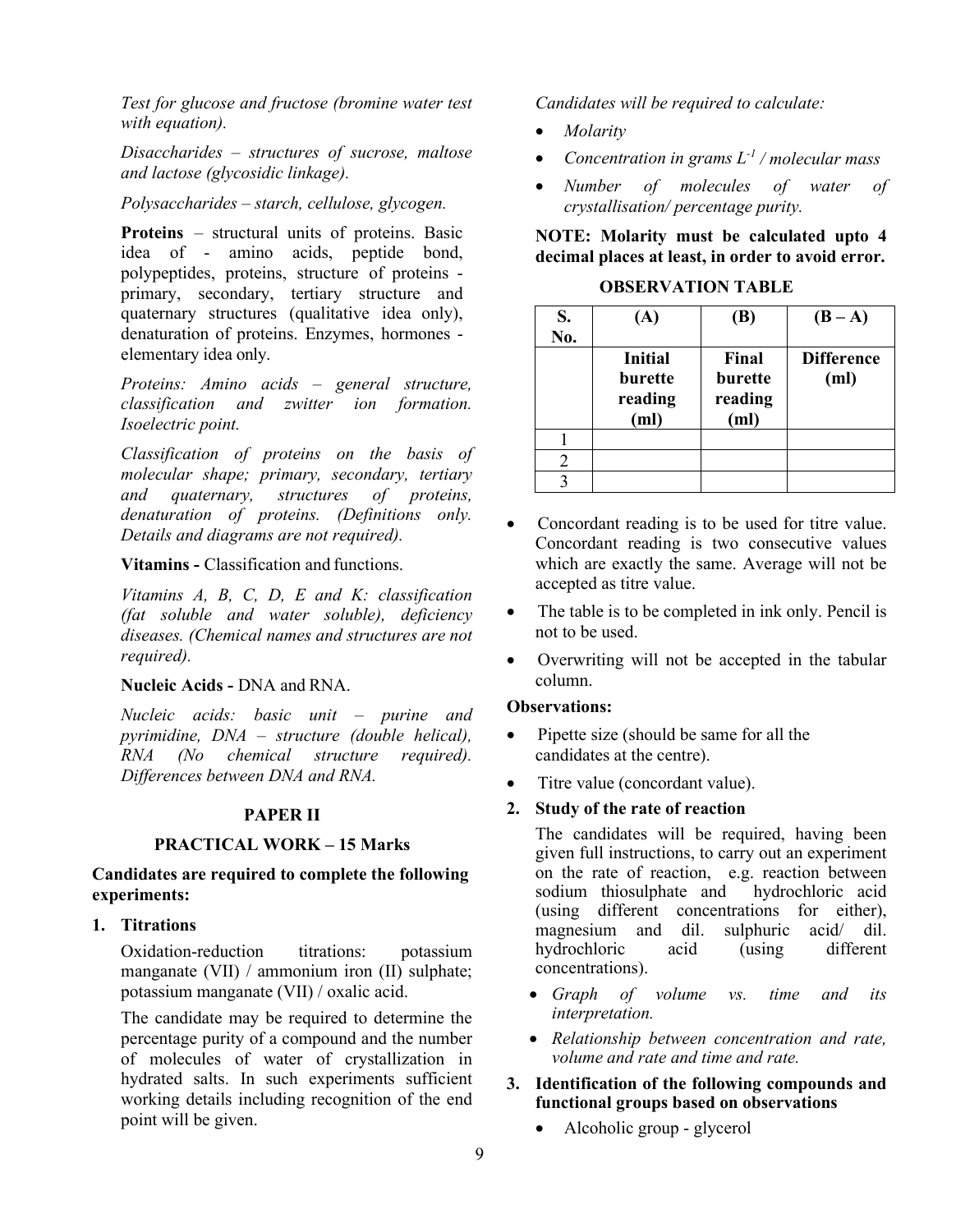- Aldehyde group-formaldehyde
- Ketonic group acetone
- Carboxylic group benzoic acid
- Amino group aniline

\***Please Note: Carbylamine and acrolein tests should not be performed.** 

*The student should learn to differentiate between colours, solution, ring and precipitate.* 

- **4. Characteristic tests of carbohydrates and proteins**
	- Carbohydrates glucose
	- Proteins powdered milk

*Identification should be of 'Carbohydrate' and 'Protein' not of individual substances.*

- **5. Experiments related to pH change using pH paper or universal indicator.**
	- Determination of pH of some solutions obtained from fruit juice, solutions of known and varied concentrations of acids, bases and salts.
	- Comparison of pH of the solutions of strong and weak acids of the same concentration.

*Use of universal indicator/pH paper must be taught to the students.*

## **6. Electrochemistry**

Setting up a simple voltaic cell.

Variation of cell potential in  $Zn/Zn^{2+}/Cu^{2+}/Cu$ with change in concentration of electrolyte (CuSO4, ZnSO4) at room temperature.

#### **7. Qualitative analysis**

Qualitative analysis: identification of single salt containing one anion and one cation:

Anions:  $CO_3^2$ ,  $NO_2$ ,  $S^2$ ,  $SO_3^2$ ,  $SO_4^2$ ,  $NO_3$ ,  $CH<sub>3</sub>COO$ , Cl, Br, I,  $C<sub>2</sub>O<sub>4</sub><sup>2</sup>$ , PO<sub>4</sub><sup>3</sup>.

Cations: NH<sub>4</sub><sup>+</sup>, Pb<sup>2+</sup>, Cu<sup>2+</sup>, Al<sup>3+</sup>, Fe<sup>3+</sup>, Zn<sup>2+</sup>, Mn<sup>2+</sup> ,  $Ni^{2+}$ ,  $Co^{2+}$ ,  $Ba^{2+}$ ,  $Sr^{2+}$ ,  $Ca^{2+}$ ,  $Mg^{2+}$ .

## **NOTE:**

**Chromyl chloride test not to be performed.**

**For wet test of anions, sodium carbonate extract must be used (except for carbonate).**

(**Insoluble salts such as lead sulphate, barium sulphate, calcium sulphate, strontium sulphate will not be given).**

*Anions: Dilute acid group –*  $CO_3^2$ *, NO<sub>2</sub>, S<sup>2</sup>, SO3 2-*

> Concentrated Acid Group –  $NO_3$ <sup>-</sup>, Cl<sup>-</sup>, *Br- , I- , CH3COO- .*

*Special Group -*  $SO_4^2$ ,  $PO_4^3$ ,  $C_2O_4^2$ .

*Cations: Group Zero: NH4 +*

*Group I: Pb2+ Group II: Cu2+, Pb2+ Group III: Al3+, Fe3+ Group IV:*  $Zn^{2+}$ *, Mn*<sup>2+</sup>, Ni<sup>2+</sup>, Co<sup>2+</sup> *Group V: Ba2+, Sr2+, Ca2+ Group VI: Mg2+*

## *NOTE:*

- *Formal analytical procedure is required for Qualitative Analysis.*
- *Specific solvent for O.S. to be used;*
- *Before adding Group III reagents to the filtrate of Group II, H2S must be removed followed by boiling with conc. Nitric acid.*
- *The right order for buffer (NH4Cl and NH4OH) must be used.*
- *The flame test with the precipitate obtained in Group V for Ba*<sup>2+</sup>,  $Sr^{2+}$ ,  $C\hat{a}^{2+}$  *will also be accepted as a confirmatory test.*

**For wet test of anions, sodium carbonate extract must be used (except for carbonate).**